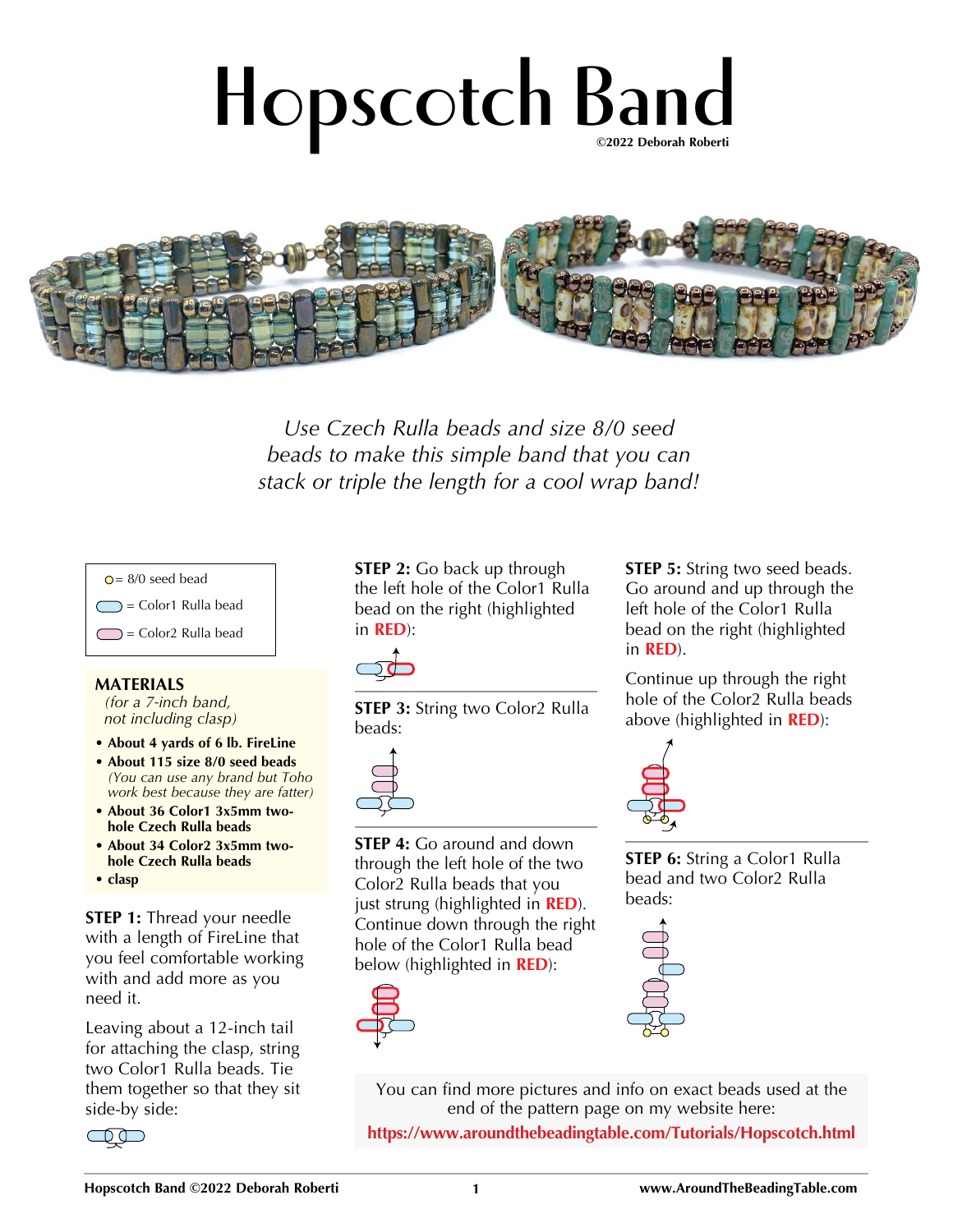**STEP 7:** Go around and down through the left hole of the two Color2 Rulla beads that you just added (highlighted in **RED**):



**STEP 8:** String a Color1 Rulla bead. Go down through the left hole of the two Color2 Rulla beads and the right hole of the Color1 Rulla bead below (all highlighted in **RED**):



**STEP 9:** Go around and up through the left hole of the Color1 Rulla bead that you just exited (highlighted in **RED**):



**STEP 10:** String three seed beads. Go up through the left hole of the Color1 Rulla bead above (highlighted in **RED**):



**STEP 11:** Go around and down through the right hole of the Color1 Rulla bead that you just exited, down through the left hole of the two Color2 Rulla beads, the right hole of the Color1 Rulla bead and the two seed beads below (all highlighted in **RED**):



**STEP 12:** Go up through the left hole of the Color1 Rulla bead, the right hole of the two Color2 Rulla beads and the left hole of the Color1 Rulla bead above (all highlighted in **RED**):



**STEP 13:** Go around and down through the right hole of the Color1 Rulla bead that you just exited (highlighted in **RED**):



**STEP 14:** String three seed beads. Go down through the right hole of the Color1 Rulla bead below (highlighted in **RED**):



**STEP 15:** Go around and up through the left hole of the Color1 Rulla bead that you just exited, the right hole of the two Color2 Rulla beads, the left hole of the Color1 Rulla bead and the right hole of the two Color2 Rulla beads above (all highlighted in **RED**):



*You have just finished the setup for the band. You will repeat Steps 16 to 24 to complete the rest of the band.*

**STEP 16:** String a Color1 Rulla bead and two Color2 Rulla beads:



**STEP 17:** Go around and down through the left hole of the two Color2 Rulla beads that you just added (highlighted in **RED**):



**STEP 18:** String a Color1 Rulla bead. Go down through the left hole of the two Color2 Rulla beads below (highlighted in **RED**). Continue down through the right hole of the Color1 Rulla bead below, around and then up through the left hole of this same Color1 Rulla bead (highlighted in **RED**):



**STEP 19:** String three seed beads. Go up through the left hole of the Color1 Rulla bead above (highlighted in **RED**):



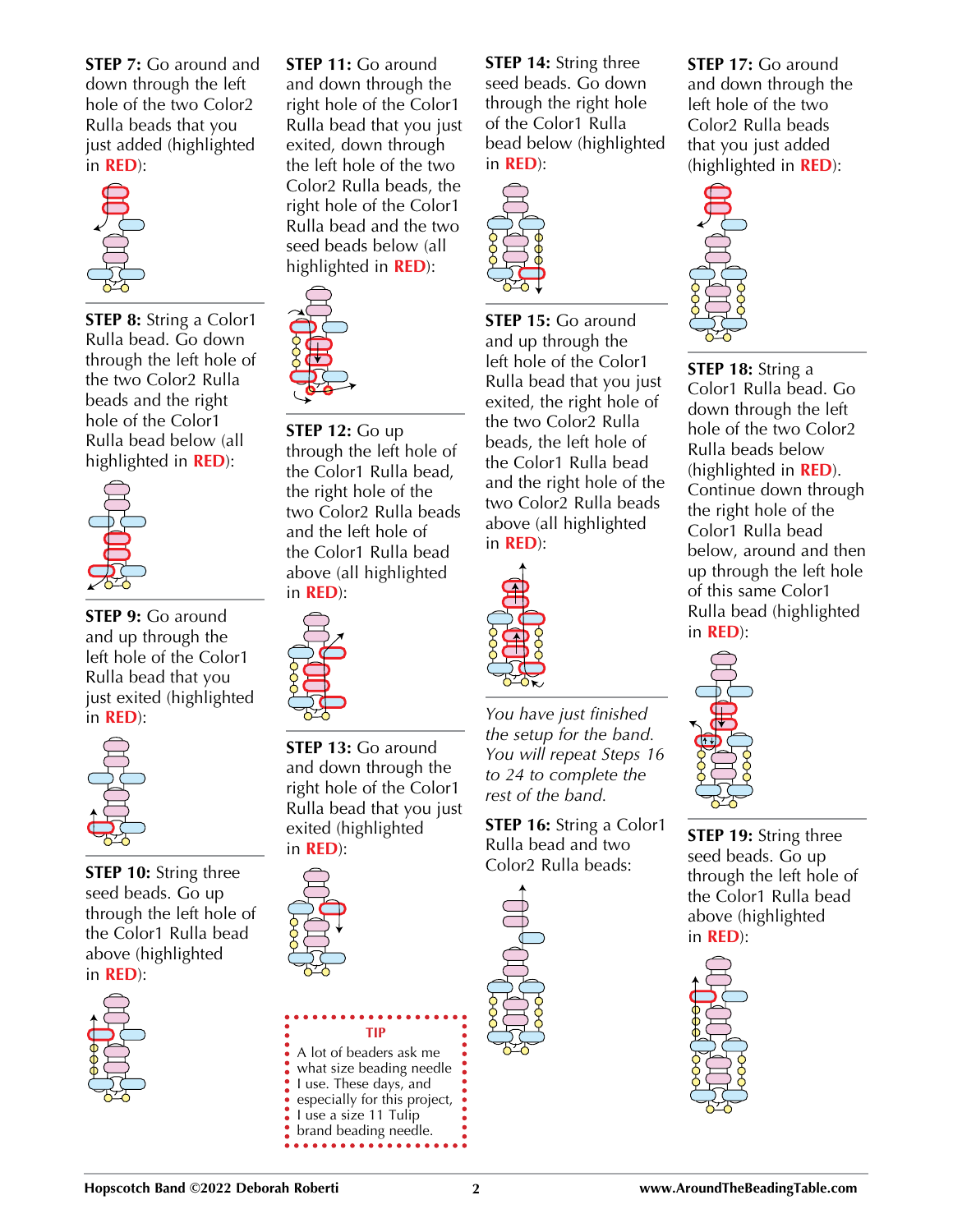**STEP 20:** Go around and down through the right hole of the Color1 Rulla bead that you just exited, down through the left hole of the two Color2 Rulla beads and the right hole of the Color1 Rulla bead below (highlighted in **RED**).

Continue around and up through the left hole of the adjacent Color1 Rulla bead, up through the right hole of the two Color2 Rulla beads and the left hole of the Color1 Rulla bead above (highlighted in **RED**):



**STEP 21:** Go around and down through the right hole of the Color1 Rulla bead that you just exited (highlighted in **RED**):



**STEP 22:** String three seed beads. Go down through the right hole of the Color1 Rulla bead below (highlighted in **RED**):



**STEP 23:** Go around and up through the left hole of the Color1 Rulla bead that you just exited, the right hole of the two Color2 Rulla beads, the left hole of the Color1 Rulla bead and the right hole of the two Color2 Rulla beads above (all highlighted in **RED**):



**STEP 24:** Repeat Step 16 to Step 23 until your band is the length you want it, *minus* about a half-inch *and* the length of your clasp:

**STEP 25:** To finish off the end of the band and attach one end of your clasp, string two Color1 Rulla beads and position them side-byside. Go down through the left hole of the two Color2 Rulla beads below (highlighted in **RED**). The Color1 Rulla beads will flop around but that's okay. You will secure them in later steps:



**STEP 26:** Go down through the right hole of the Color1 Rulla bead below, around and up through the left hole of the adjacent Color1 Rulla bead (highlighted in **RED**).

Continue up through the right hole of the two Color2 Rulla beads and the left hole of the Color1 Rulla bead above (highlighted in **RED**):



After several repeats of Steps 16-23 you may be wondering, why the intricate weave? Why not just string the Rulla beads in a long stack, go all the way up and down to form your band and add the seed beads at the end? You can certainly do this but I find weaving gives the band more strength and keeps it from getting what I call "bungy"—where one side of the band gets a bit lopsided and twisty.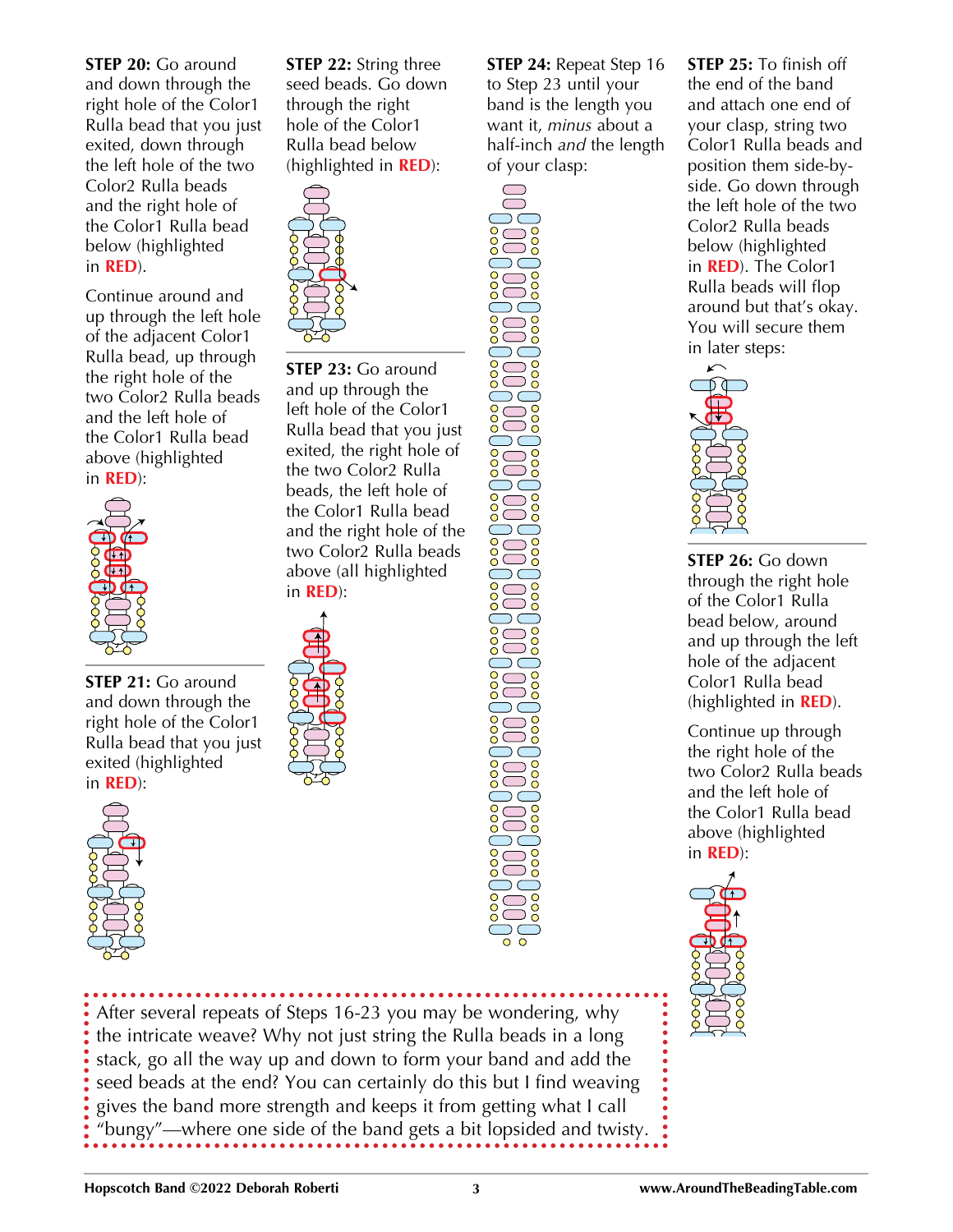**STEP 27:** String two seed beads.

Go around and down through the right hole of the top-left Color1 Rulla bead, down through the left hole of the two Color2 Rulla beads and the right hole of the Color1 Rulla bead below (highlighted in **RED**).

Continue around and up through the left hole of the adjacent Color1 Rulla bead, up through the right hole of the two Color2 Rulla beads and the left hole of the Color1 Rulla bead above (highlighted in **RED**):



**STEP 28:** Go up through the 8/0 seed bead above (highlighted in **RED**):



**STEP 29:** To attach one end of the clasp, string a seed bead (or several seed beads to make your band longer).

Go through the clasp and then back down through the seed bead that you just strung. Go across through the top-left seed bead (highlighted in **RED**):



**STEP 30:** String a seed bead and go down through the left hole of the Color1 Rulla bead below (highlighted in **RED**):



**STEP 31:** String three seed beads. Go down through the left hole of the Color1 Rulla bead below (highlighted in **RED**):



**STEP 32:** Go around and up through the right hole of the Color1 Rulla bead that you just exited, up through the left hole of the two Color2 Rulla beads and the right hole of the Color1 Rulla bead above (highlighted in **RED**).

Go back around through the seed beads highlighted in **RED** and the clasp, exiting from the right-most seed bead:



**STEP 33:** String a seed bead and go down through the right hole of the Color1 Rulla bead below (highlighted in **RED**):



**STEP 34:** String three seed beads. Go down through the right hole of the Color1 Rulla bead below (highlighted in **RED**):



If you would like to be notified when new patterns are posted—as well as sales, special offers and pattern updates—go to AroundTheBeadingTable.com and click on the "Join the Mailing List" tab on the left to subscribe to my mailing list, or just click on the link below: **https://www.aroundthebeadingtable.com/mailinglist.html**